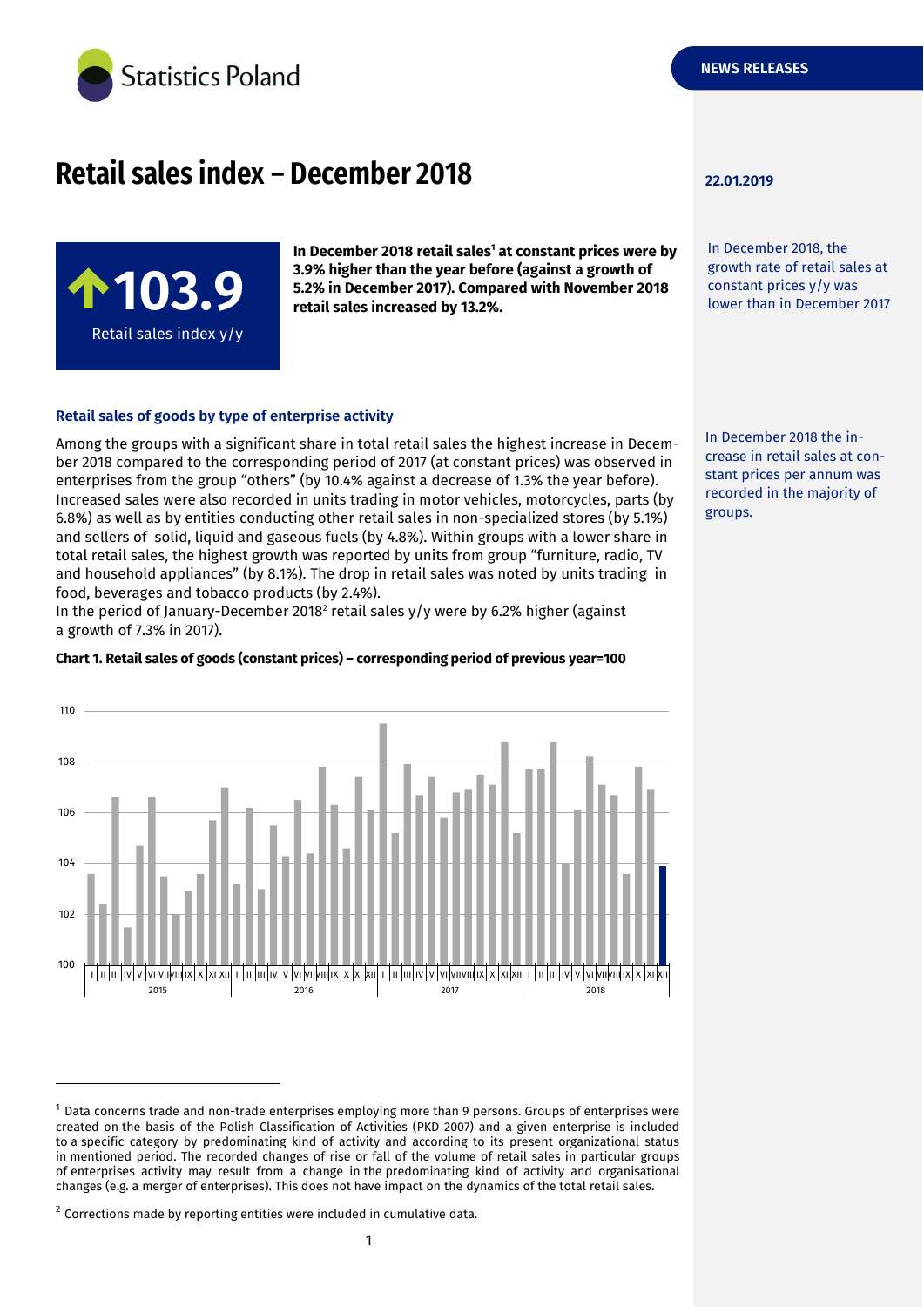## **Table 1. Index numbers of retail sales (constant prices)**

| Specification                                          | XII 2018    | I-XII 2018   |                |
|--------------------------------------------------------|-------------|--------------|----------------|
|                                                        | XI 2018=100 | XII 2017=100 | I-XII 2017=100 |
| <b>TOTAL</b>                                           | 113.2       | 103.9        | 106.2          |
| of which:                                              |             |              |                |
| Motor vehicles, motorcycles, parts                     | 106.4       | 106.8        | 106.1          |
| Solid, liquid and gaseous fuels                        | 95.9        | 104.8        | 108.0          |
| Food, beverages and tobacco products                   | 121.3       | 97.6         | 100.9          |
| Other retail sale in non-specialized stores            | 118.0       | 105.1        | 105.9          |
| Pharmaceuticals, cosmetics, orthopaedic<br>equipment   | 113.1       | 106.3        | 111.5          |
| Textiles, clothing, footwear                           | 117.5       | 107.0        | 112.1          |
| Furniture, radio, TV and household appli-<br>ances     | 117.3       | 108.1        | 107.1          |
| Newspapers, books, other sale in specialized<br>stores | 142.0       | 100.1        | 101.3          |
| Others                                                 | 106.5       | 110.4        | 111.0          |

In the period of January-December 2018 the retail sales index at constant prices y/y amounted to 106.2

# **Table 2. Index numbers of retail sales (current prices)**

| Specification                                            |             | XII 2018     |                | I-XII 2018        |  |
|----------------------------------------------------------|-------------|--------------|----------------|-------------------|--|
|                                                          | XI 2018=100 | XII 2017=100 | I-XII 2017=100 | Structure<br>in % |  |
| <b>TOTAL</b>                                             | 112.9       | 104.7        | 107.5          | 100.0             |  |
| of which:                                                |             |              |                |                   |  |
| Motor vehicles, motorcycles, parts                       | 105.9       | 102.2        | 102.3          | 9.4               |  |
| Solid, liquid and gaseous fuels                          | 93.8        | 110.7        | 115.8          | 15.9              |  |
| Food, beverages and tobacco products                     | 121.9       | 98.6         | 103.3          | 25.6              |  |
| Other retail sale in non-specialized stores              | 117.6       | 105.4        | 105.4          | 11.1              |  |
| Pharmaceuticals, cosmetics, orthopaedic<br>equipment     | 113.1       | 108.0        | 112.5          | 6.7               |  |
| Textiles, clothing, footwear                             | 116.0       | 104.3        | 108.3          | 6.6               |  |
| Furniture, radio, TV and household appli-<br>ances       | 117.1       | 109.2        | 107.9          | 8.3               |  |
| Newspapers, books, other sale in special-<br>ized stores | 142.4       | 101.1        | 101.5          | 5.1               |  |
| Others                                                   | 106.5       | 110.9        | 111.5          | 10.0              |  |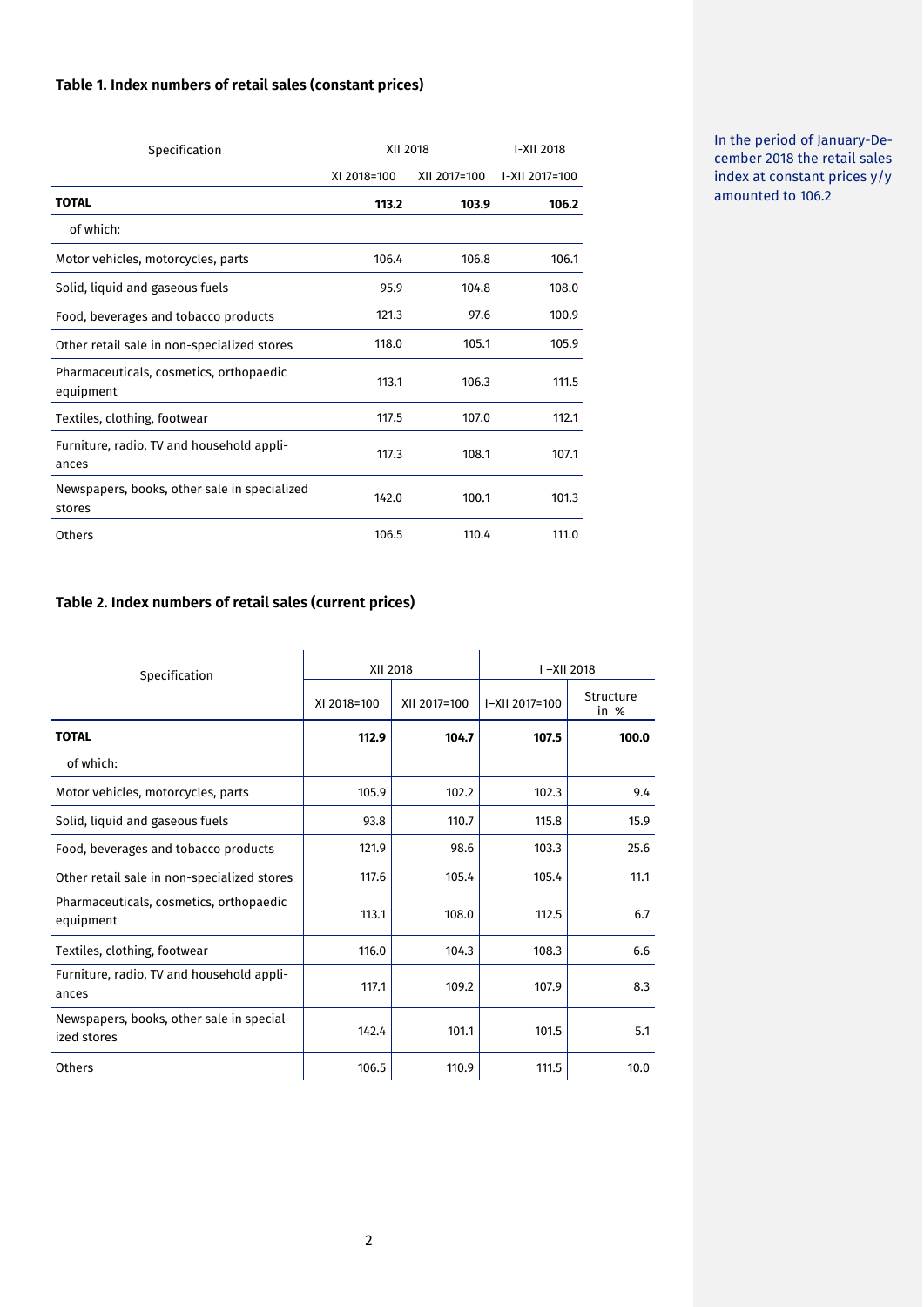

## **Chart 2. Retail sales of goods in December 2018 by type of enterprise activity (constant prices) – corresponding period of previous year=100**

## **Retail sales seasonally adjusted**

After eliminating the seasonal factors, retail sales at constant prices in December 2018 were by 0.6% higher in comparison to November 2018.

## **Chart 3. Retail sales – seasonally adjusted data and unadjusted (constant prices) – monthly average 2015=100**



In December 2018, the retail sales seasonally adjusted increased by 0.6% in comparison with November 2018